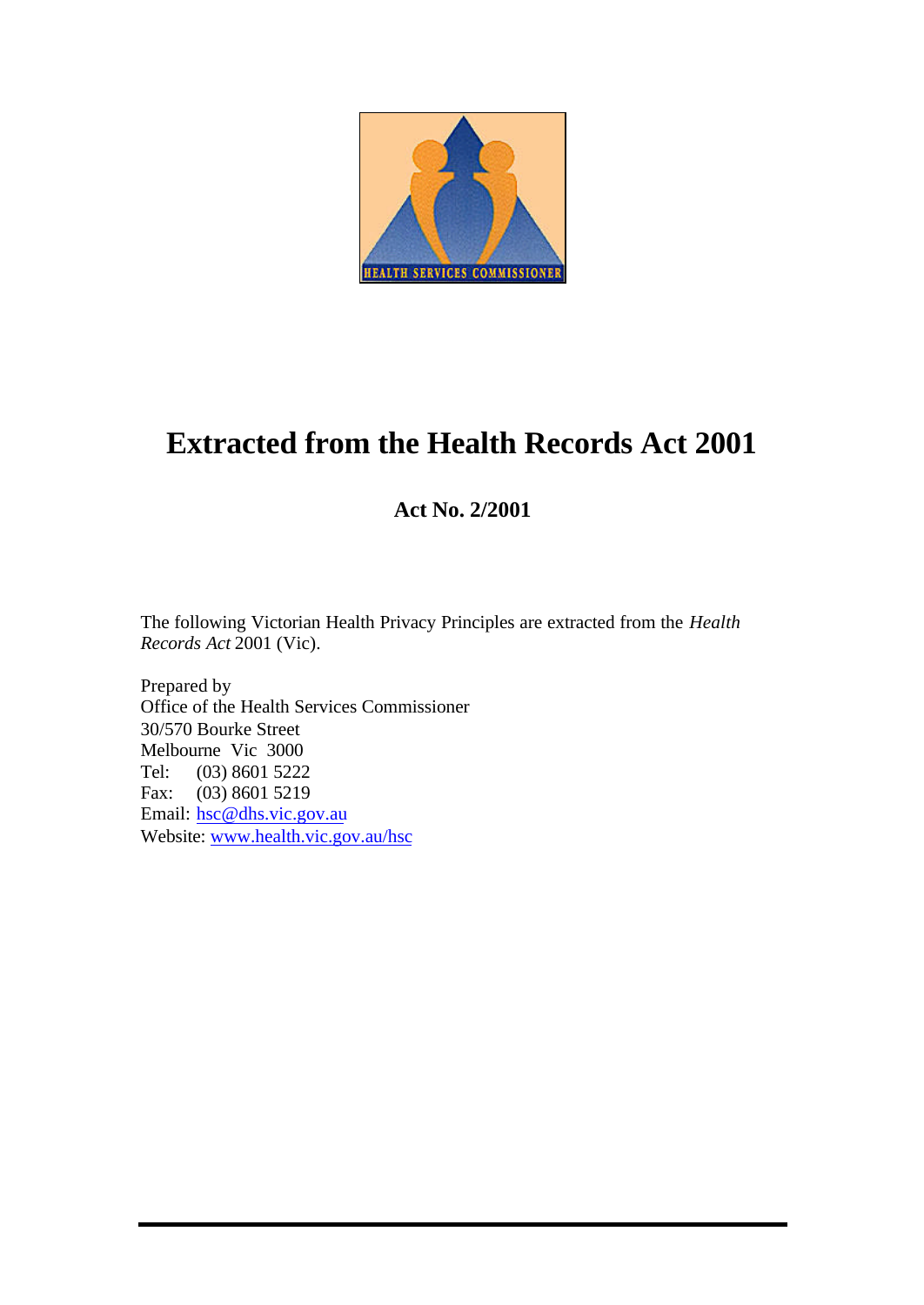# **Contents**

| <b>SCHEDULE 1- THE HEALTH PRIVACY PRINCIPLES</b>                                      |  |
|---------------------------------------------------------------------------------------|--|
|                                                                                       |  |
|                                                                                       |  |
|                                                                                       |  |
|                                                                                       |  |
|                                                                                       |  |
|                                                                                       |  |
|                                                                                       |  |
|                                                                                       |  |
|                                                                                       |  |
| 10. Principle 10--Transfer or closure of the practice of a health service provider 11 |  |
| 11. Principle 11--Making information available to another health service provider 12  |  |

# **SCHEDULE 1- THE HEALTH PRIVACY PRINCIPLES**

Section 19

#### **1. Principle 1--Collection**

When health information may be collected

1.1 An organisation must not collect health information about an individual unless the information is necessary for one or more of its functions or activities and at least one of the following applies--

(a) the individual has consented;

(b) the collection is required, authorised or permitted, whether expressly or impliedly, by or under law (other than a prescribed law);

(c) the information is necessary to provide a health service to the individual and the individual is incapable of giving consent within the meaning of section 85(3) and--

(i) it is not reasonably practicable to obtain the consent of an authorised representative of the individual within the meaning of section 85; or

(ii) the individual does not have such an authorised representative;

(d) the information is disclosed to the organisation in accordance with HPP 2.2(a), (f), (i) or (l) or HPP 2.5;

(e) if the collection is necessary for research, or the compilation or analysis of statistics, in the public interest--

(i) that purpose cannot be served by the collection of information that does not identify the individual or from which the individual's identity cannot reasonably be ascertained; and

(ii) it is impracticable for the organisation to seek the individual's consent to the collection; and

(iii) the information is collected in accordance with guidelines issued or approved by the Health Services Commissioner under section 22 for the purposes of this subparagraph;

(f) the collection is necessary to prevent or lessen--

(i) a serious and imminent threat to the life, health, safety or welfare of any individual; or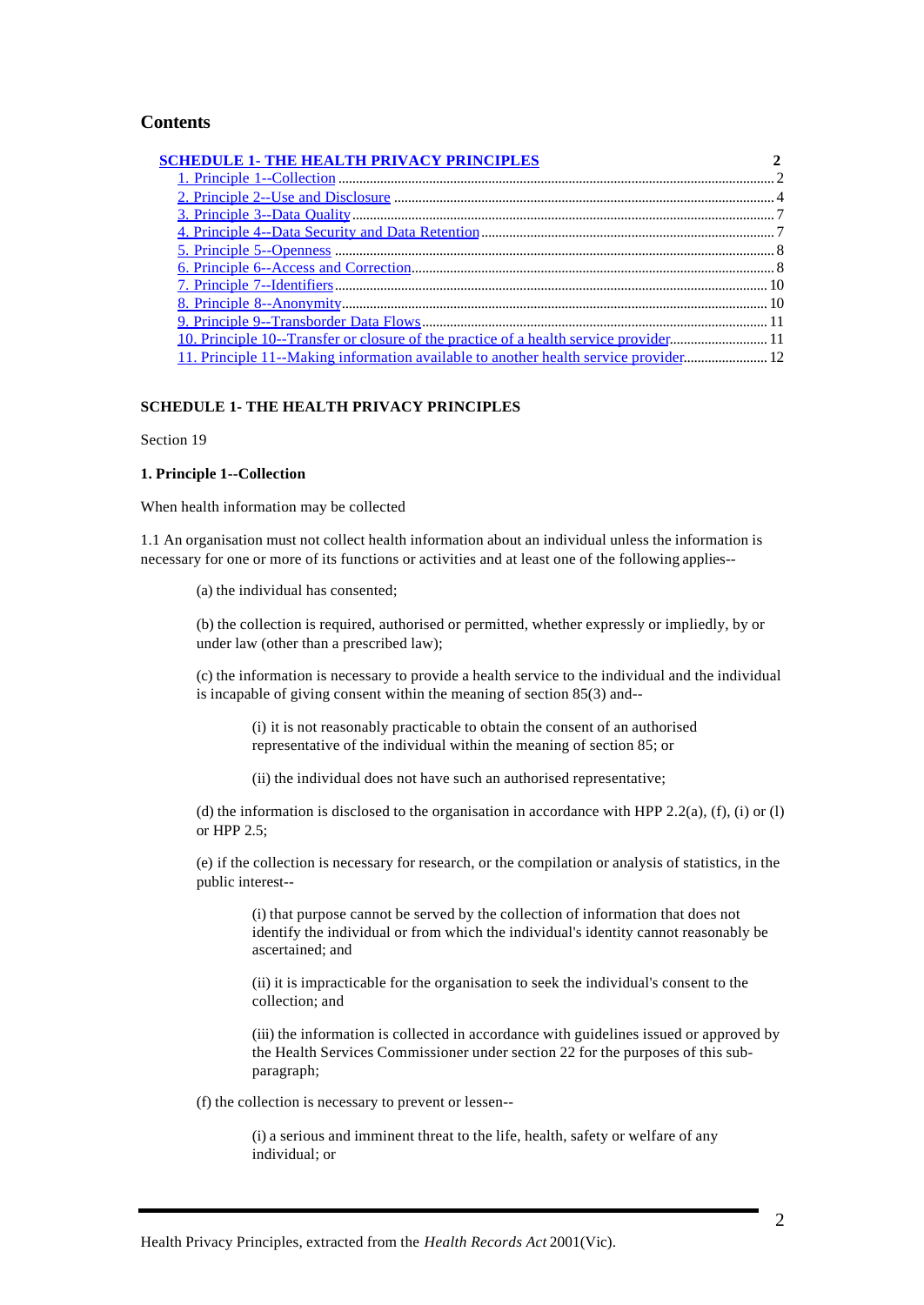(ii) a serious threat to public health, public safety or public welfare--

and the information is collected in accordance with guidelines, if any, issued or approved by the Health Services Commissioner under section 22 for the purposes of this paragraph;

(g) the collection is by or on behalf of a law enforcement agency and the organisation reasonably believes that the collection is necessary for a law enforcement function;

(h) the collection is necessary for the establishment, exercise or defence of a legal or equitable claim;

(i) the collection is in the prescribed circumstances.

#### *How health information is to be collected*

1.2 An organisation must collect health information only by lawful and fair means and not in an unreasonably intrusive way.

1.3 If it is reasonable and practicable to do so, an organisation must collect health information about an individual only from that individual.

1.4 At or before the time (or, if that is not practicable, as soon as practicable thereafter) an organisation collects health information about an individual from the individual, the organisation must take steps that are reasonable in the circumstances to ensure that the individual is generally aware of--

(a) the identity of the organisation and how to contact it; and

(b) the fact that he or she is able to gain access to the information; and

(c) the purposes for which the information is collected; and

(d) to whom (or the types of individuals or organisations to which) the organisation usually discloses information of that kind; and

(e) any law that requires the particular information to be collected; and

(f) the main consequences (if any) for the individual if all or part of the information is not provided.

1.5 If an organisation collects health information about an individual from someone else, it must take any steps that are reasonable in the circumstances to ensure that the individual is or has been made aware of the matters listed in HPP 1.4 except to the extent that making the individual aware of the matters would pose a serious threat to the life or health of any individual or would involve the disclosure of information given in confidence.

1.6 An organisation is not required to notify the individual of the identity of persons, or classes of persons, to whom health information may be disclosed in accordance with HPP 2.2(f).

#### *Information given in confidence*

1.7 If personal information is given in confidence to a health service provider about an individual by a person other than--

(a) the individual; or

(b) a health service provider in the course of, or otherwise in relation to, the provision of health services to the individual--

with a request that the information not be communicated to the individual to whom it relates, the provider must--

(c) confirm with the person that the information is to remain confidential; and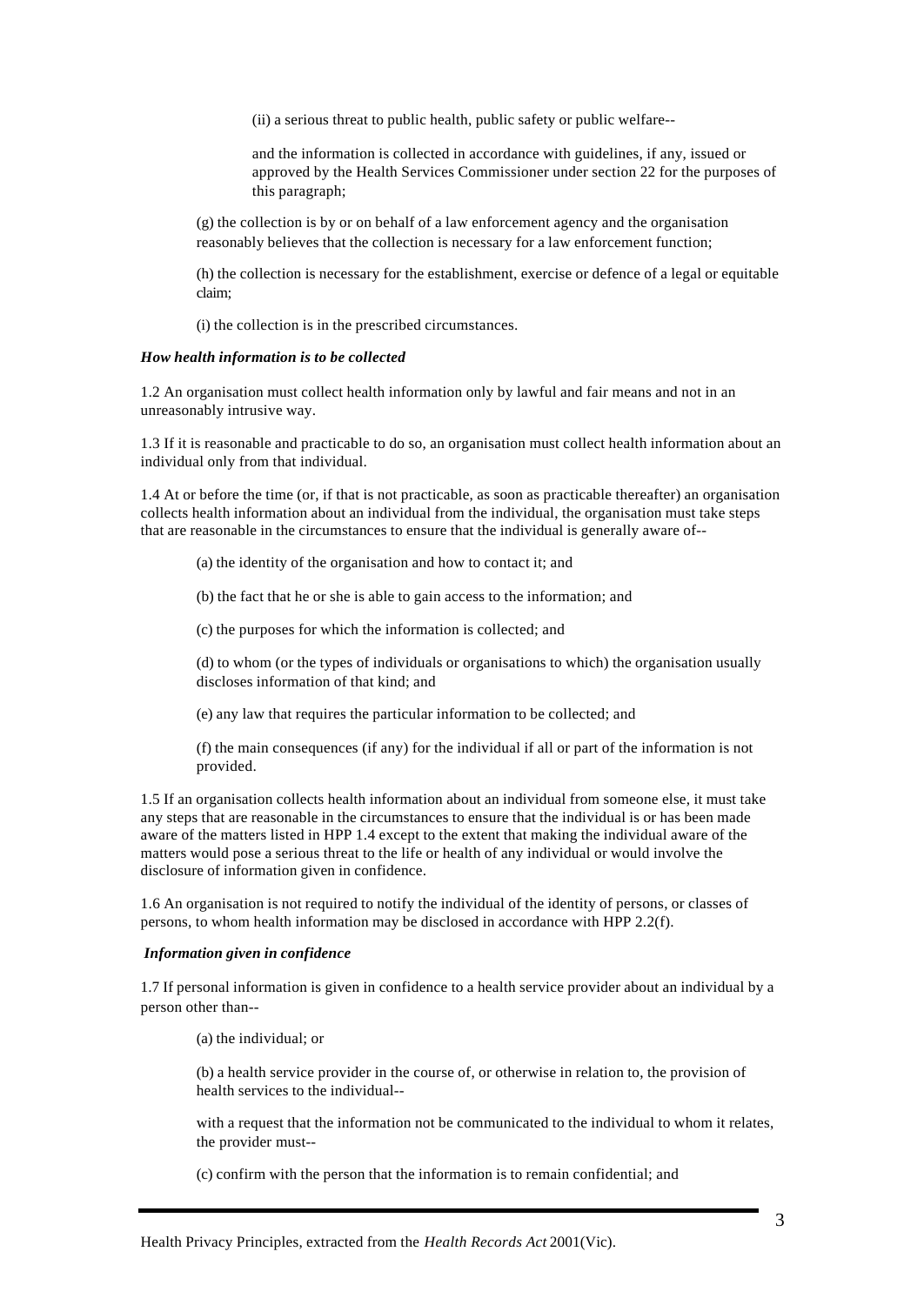(d) if the information remains confidential--

(i) record the information only if it is relevant to the provision of health services to, or the care of, the individual; and

(ii) take reasonable steps to ensure that the information is accurate and not misleading; and

(e) take reasonable steps to record that the information is given in confidence and is to remain confidential.

#### **2. Principle 2--Use and Disclosure**

2.1 An organisation may use or disclose health information about an individual for the primary purpose for which the information was collected in accordance with HPP 1.1.

2.2 An organisation must not use or disclose health information about an individual for a purpose (the "**secondary purpose**") other than the primary purpose for which the information was collected unless at least one of the following paragraphs applies:

- (a) both of the following apply--
	- (i) the secondary purpose is directly related to the primary purpose; and
	- (ii) the individual would reasonably expect the organisation to use or disclose the information for the secondary purpose; or
- (b) the individual has consented to the use or disclosure; or
- (c) the use or disclosure is required, authorised or permitted, whether expressly or impliedly, by or under law (other than a prescribed law); or
- (d) all of the following apply--
	- (i) the organisation is a health service provider providing a health service to the individual; and
	- (ii) the use or disclosure for the secondary purpose is reasonably necessary for the provision of the health service; and
	- (iii) the individual is incapable of giving consent within the meaning of section  $85(3)$ and--
		- (A) it is not reasonably practicable to obtain the consent of an authorised representative of the individual within the meaning of section 85; or
		- (B) the individual does not have such an authorised representative; or

(e) all of the following apply--

(i) the organisation is a health service provider providing a health service to the individual; and

(ii) the use is for the purpose of the provision of further health services to the individual by the organisation; and

(iii) the organisation reasonably believes that the use is necessary to ensure that the further health services are provided safely and effectively; and

(iv) the information is used in accordance with guidelines, if any, issued or approved by the Health Services Commissioner under section 22 for the purposes of this paragraph; or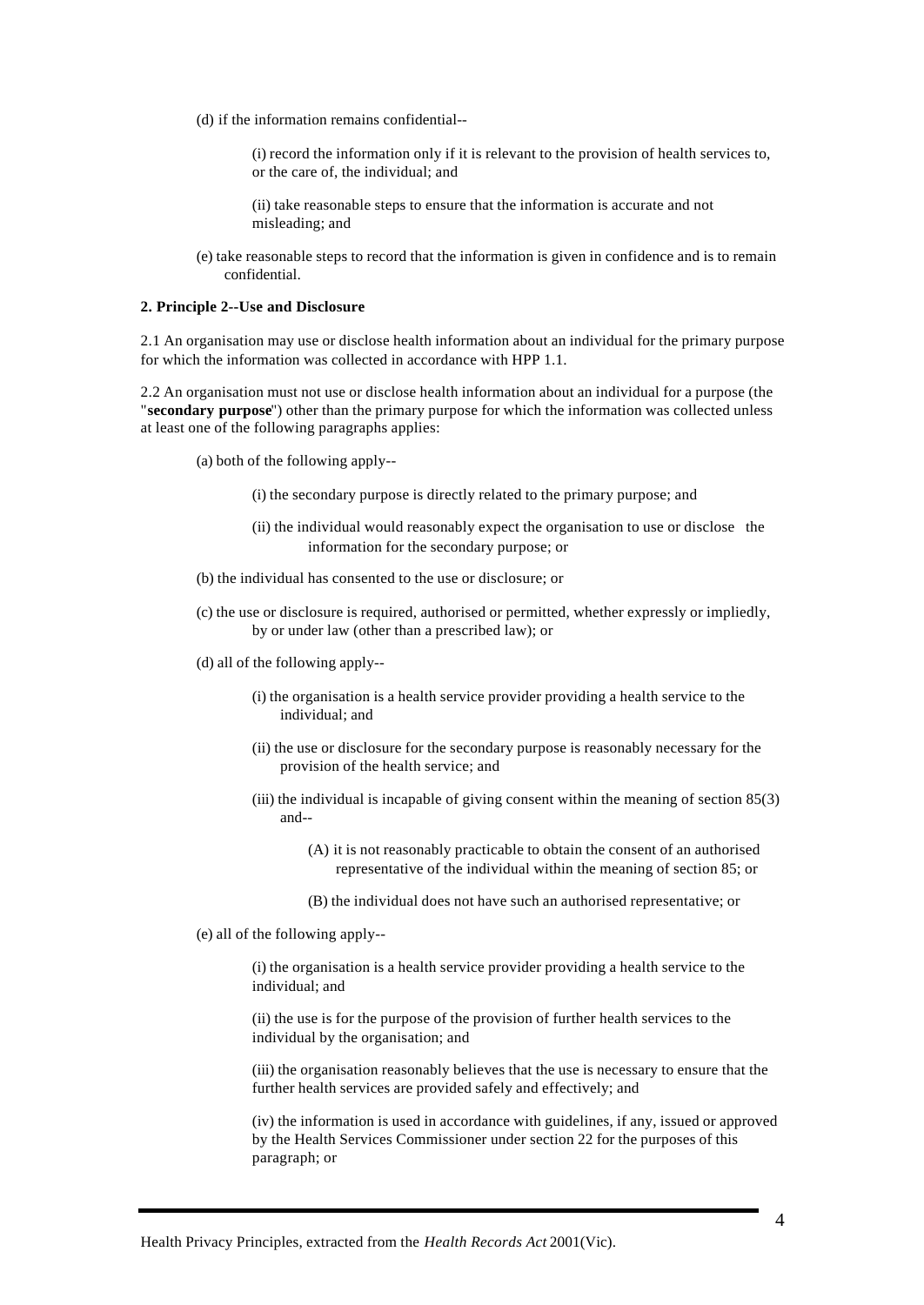(f) the use or disclosure is for the purpose of—

(i) funding, management, planning, monitoring, improvement or evaluation of health services; or

(ii) training provided by a health service provider to employees or persons working with the organisation--

and--

(iii) that purpose cannot be served by the use or disclosure of information that does not identify the individual or from which the individual's identity cannot reasonably be ascertained and it is impracticable for the organisation to seek the individual's consent to the use or disclosure; or

(iv) reasonable steps are taken to de-identify the information--

and--

(v) if the information is in a form that could reasonably be expected to identify individuals, the information is not published in a generally available publication; and

(vi) the information is used or disclosed in accordance with guidelines, if any, issued or approved by the Health Services Commissioner under section 22 for the purposes of this sub-paragraph; or

(g) if the use or disclosure is necessary for research, or the compilation or analysis of statistics, in the public interest--

(i) it is impracticable for the organisation to seek the individual's consent before the use or disclosure; and

(ii) that purpose cannot be served by the use or disclosure of information that does not identify the individual or from which the individual's identity cannot reasonably be ascertained; and

(iii) the use or disclosure is in accordance with guidelines issued or approved by the Health Services Commissioner under section 22 for the purposes of this subparagraph; and

(iv) in the case of disclosure—

(A) the organisation reasonably believes that the recipient of the health information will not disclose the health information; and

(B) the disclosure will not be published in a form that identifies particular individuals or from which an individual's identity can reasonably be ascertained; or

(h) the organisation reasonably believes that the use or disclosure is necessary to lessen or prevent--

(i) a serious and imminent threat to an individual's life, health, safety or welfare; or

(ii) a serious threat to public health, public safety or public welfare--

and the information is used or disclosed in accordance with guidelines, if any, issued or approved by the Health Services Commissioner under section 22 for the purposes of this paragraph; or

(i) the organisation has reason to suspect that unlawful activity has been, is being or may be engaged in, and uses or discloses the health information as a necessary part of its investigation of the matter or in reporting its concerns to relevant persons or authorities and, if the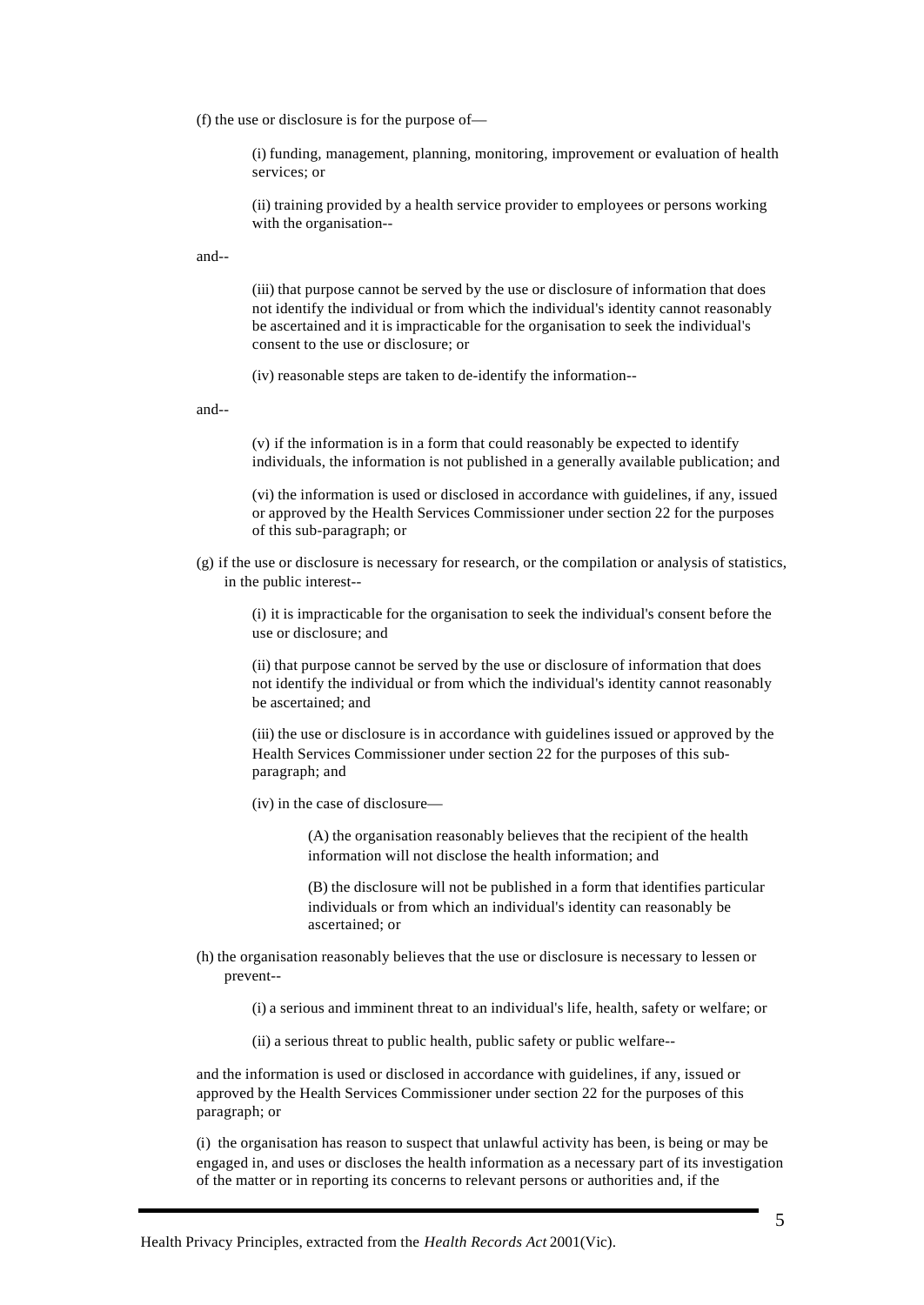organisation is a registered health service provider, the use or disclosure would not be a breach of confidence; or

(j) the organisation reasonably believes that the use or disclosure is reasonably necessary for a law enforcement function by or on behalf of a law enforcement agency and, if the organisation is a registered health service provider, the use or disclosure would not be a breach of confidence; or

(k) the use or disclosure is necessary for the establishment, exercise or defence of a legal or equitable claim; or

(l) the use or disclosure is in the prescribed circumstances.

Note: Nothing in HPP 2 requires an organisation to disclose health information about an individual. An organisation is always entitled not to disclose health information in the absence of a legal obligation to disclose it.

2.3 If an organisation discloses health information under paragraph (i) or (j) of HPP 2.2, it must make a written note of the disclosure.

2.4 Despite HPP 2.2, a health service provider may disclose health information about an individual to an immediate family member of the individual if—

(a) either--

(i) the disclosure is necessary to provide appropriate health services to or care of the individual; or

(ii) the disclosure is made for compassionate reasons; and

(b) the disclosure is limited to the extent reasonable and necessary for the purposes mentioned in paragraph (a); and

(c) the individual is incapable of giving consent to the disclosure within the meaning of section 85(3); and

(d) the disclosure is not contrary to any wish--

(i) expressed by the individual before the individual became incapable of giving consent and not changed or withdrawn by the individual before then; and

(ii) of which the organisation is aware or could be made aware by taking reasonable steps; and

(e) in the case of an immediate family member who is under the age of 18 years, considering the circumstances of the disclosure, the immediate family member has sufficient maturity to receive the information.

# 2.5 Despite HPP 2.2, an organisation may use or disclose health information about an individual where—

- (a) it is known or suspected that the individual is dead; or
- (b) it is known or suspected that the individual is missing; or
- (c) the individual has been involved in an accident or other misadventure and is incapable of consenting to the use or disclosure--

and the use or disclosure is to the extent reasonably necessary--

(d) to identify the individual; or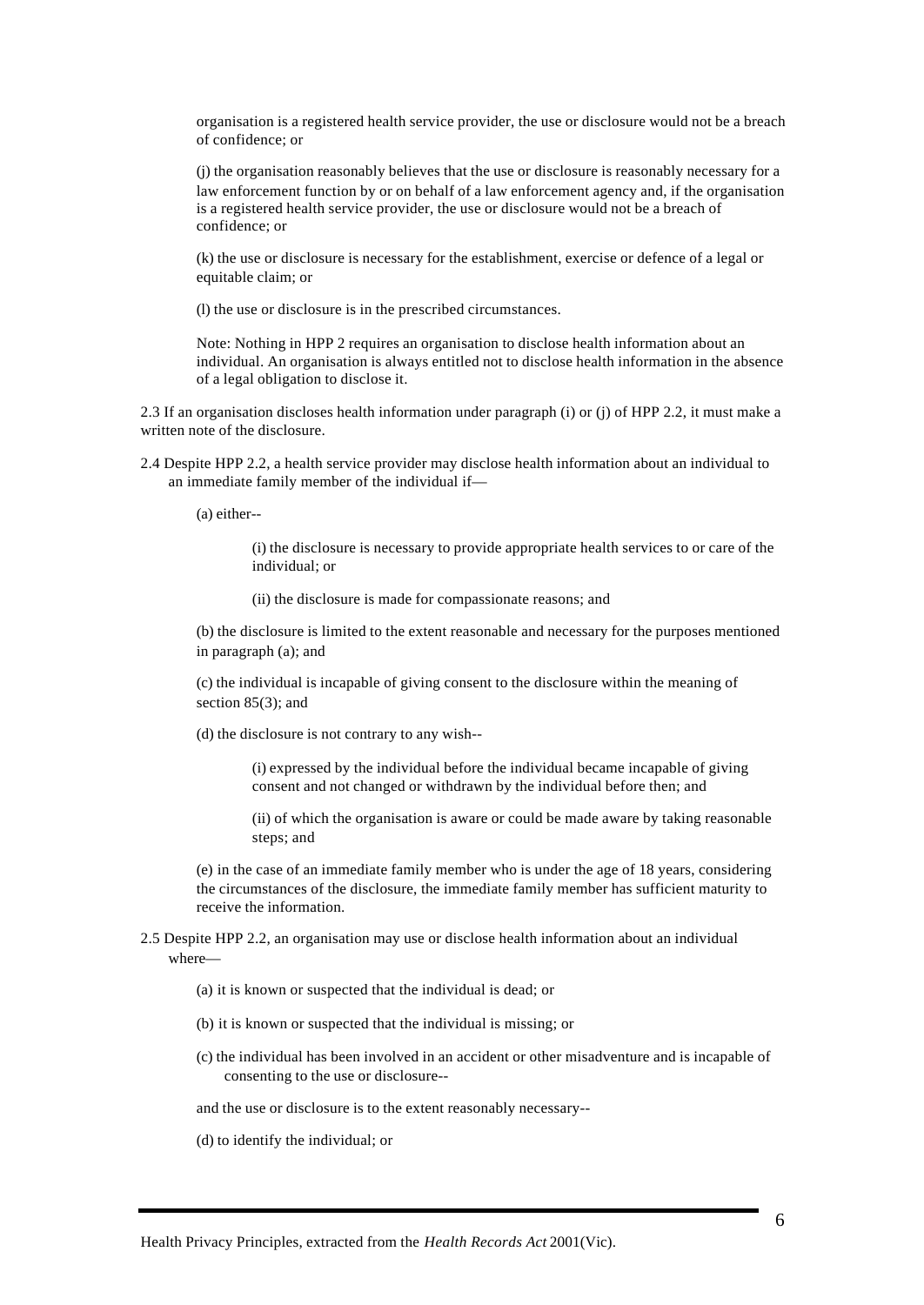(e) to ascertain the identity and location of an immediate family member or other relative of the individual for the purpose of--

(i) enabling a member of the police force, a coroner or other prescribed organisation to contact the immediate family member or other relative for compassionate reasons; or

- (ii) to assist in the identification of the individual--
- and, in the circumstances referred to in paragraph (b) or (c)--
- (f) the use or disclosure is not contrary to any wish--

(i) expressed by the individual before he or she went missing or became incapable of consenting and not withdrawn by the individual; and

(ii) of which the organisation is aware or could have become aware by taking reasonable steps; and

(g) the information is used or disclosed in accordance with guidelines, if any, issued or approved by the Health Services Commissioner under section 22 for the purposes of this paragraph.

## **3. Principle 3--Data Quality**

3.1 An organisation must take steps that are reasonable in the circumstances to make sure that, having regard to the purpose for which the information is to be used, the health information it collects, uses, holds or discloses is accurate, complete, up to date and relevant to its functions or activities.

#### **4. Principle 4--Data Security and Data Retention**

- 4.1 An organisation must take reasonable steps to protect the health information it holds from misuse and loss and from unauthorised access, modification or disclosure.
- 4.2 A health service provider must not delete health information relating to an individual, even if it is later found or claimed to be inaccurate, unless--
	- (a) the deletion is permitted, authorised or required by the regulations or any other law; or
	- (b) the deletion is not contrary to the regulations or any other law and occurs--

(i) in the case of health information collected while the individual was a child, after the individual attains the age of 25 years; or

(ii) in any case, more than 7 years after the last occasion on which a health service was provided to the individual by the provider--

whichever is the later.

- 4.3 A health service provider who deletes health information in accordance with HPP 4.2 must make a written note of the name of the individual to whom the health information related, the period covered by it and the date on which it was deleted.
- 4.4 A health service provider who transfers health information to another individual or organisation and does not continue to hold a record of that information must make a written note of the name and address of the individual or organisation to whom it was transferred.
- 4.5 An organisation other than a health service provider must take reasonable steps to destroy or permanently de-identify health information if it is no longer needed for the purpose for which it was collected or any other purpose authorised by this Act, the regulations made under this Act or any other law.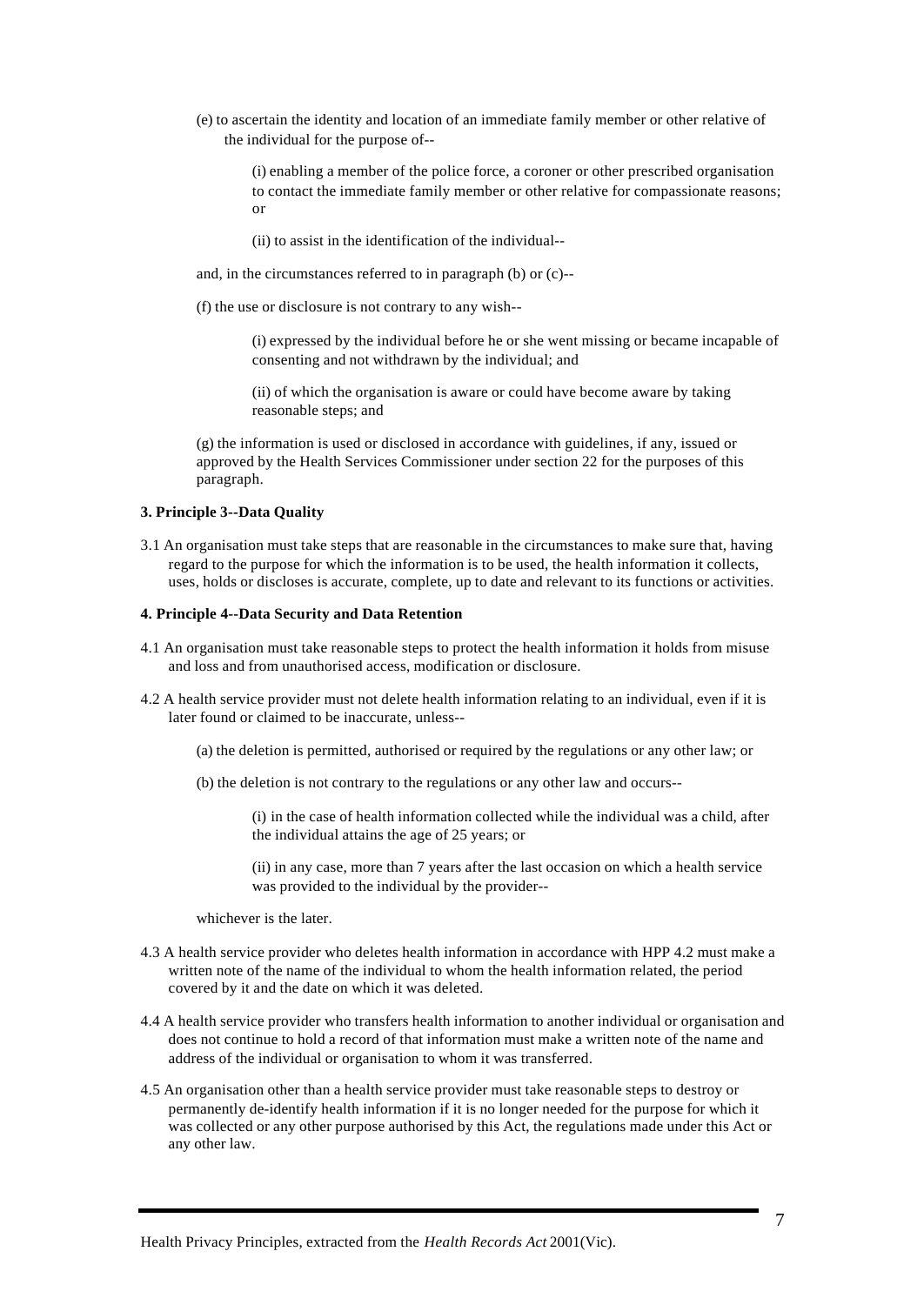#### **5. Principle 5--Openness**

5.1 An organisation must set out in a document--

(a) clearly expressed policies on its management of health information; and

(b) the steps that an individual must take in order to obtain access to their health information.

The organisation must make the document available to anyone who asks for it.

5.2 On request by an individual, an organisation must take reasonable steps--

(a) to let the individual know--

(i) whether the organisation holds health information relating to the individual; and

(ii) the steps that the individual should take if the individual wishes to obtain access to the information; and

(b) if the organisation holds health information relating to the individual, to let the individual know in general terms--

(i) the nature of the information; and

(ii) the purposes for which the information is used; and

(iii) how the organisation collects, holds, uses and discloses the information.

#### **6. Principle 6--Access and Correction**

#### *Access*

6.1 If an organisation holds health information about an individual, it must provide the individual with access to the information on request by the individual in accordance with Part 5, unless--

(a) providing access would pose a serious threat to the life or health of any person under section 26 and refusing access is in accordance with guidelines, if any, issued or approved by the Health Services Commissioner under section 22 for the purposes of this paragraph; or

(b) providing access would have an unreasonable impact on the privacy of other individuals and refusing access is in accordance with guidelines, if any, issued or approved by the Health Services Commissioner under section 22 for the purposes of this paragraph; or

(c) the information relates to existing legal proceedings between the organisation and the individual and the information would not be accessible by the process of discovery in those proceedings or is subject to legal professional privilege; or

(d) providing access would reveal the intentions of the organisation in relation to negotiations, other than about the provision of a health service, with the individual in such a way as to expose the organisation unreasonably to disadvantage; or

(e) the information is subject to confidentiality under section 27; or

(f) providing access would be unlawful; or

(g) denying access is required or authorised by or under law; or

(h) providing access would be likely to prejudice an investigation of possible unlawful activity; or

(i) providing access would be likely to prejudice a law enforcement function by or on behalf of a law enforcement agency; or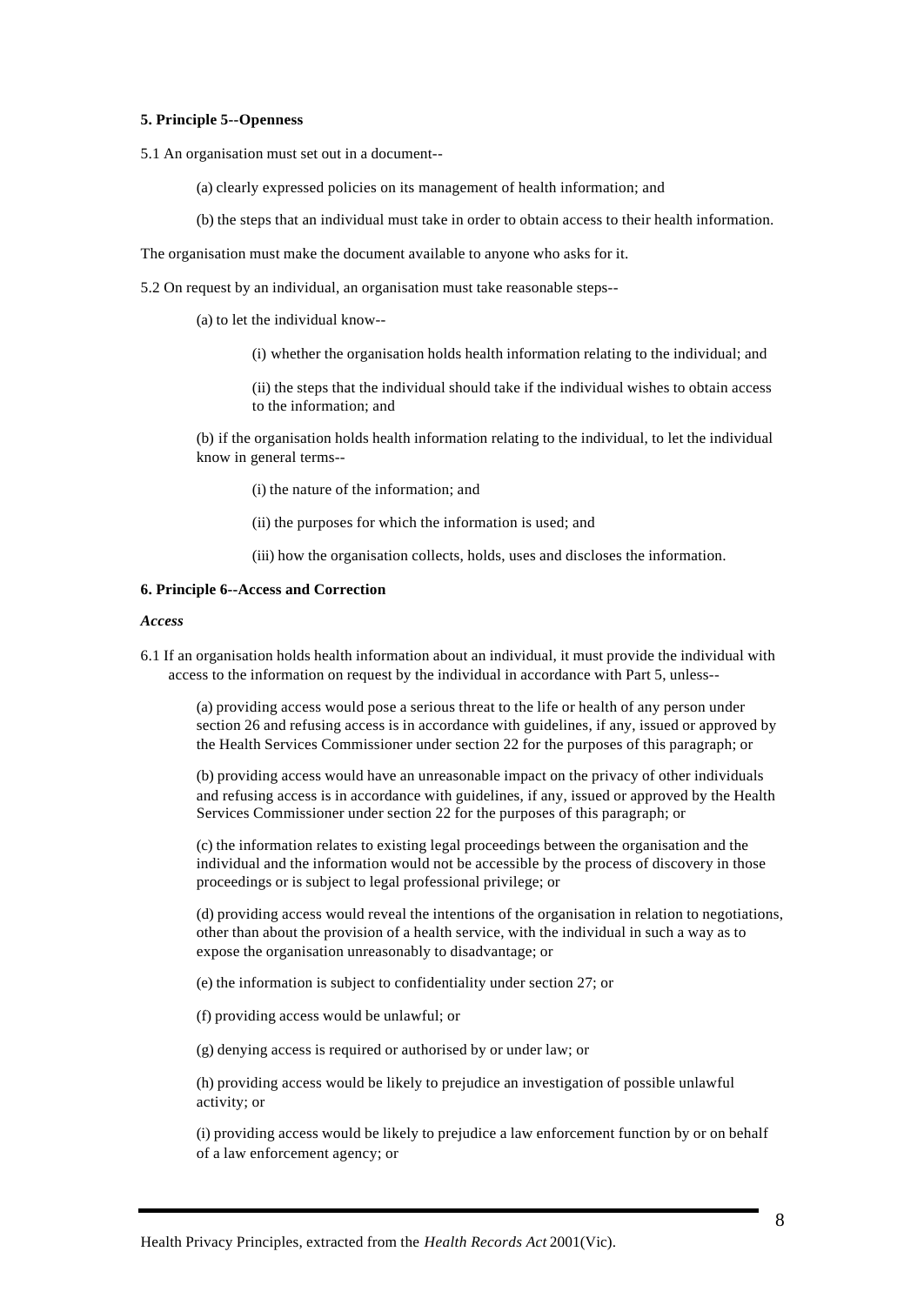(j) a law enforcement agency performing a lawful security function asks the organisation not to provide access to the information on the basis that providing access would be likely to cause damage to the security of Australia; or

(k) the request for access is of a kind that has been made unsuccessfully on at least one previous occasion and there are no reasonable grounds for making the request again; or

(l) the individual has been provided with access to the health information in accordance with Part 5 and is making an unreasonable, repeated request for access to the same information in the same way.

- 6.2 However, where providing access would reveal evaluative information generated within the organisation in connection with a commercially sensitive decision-making process, the organisation may give the individual an explanation for the commercially sensitive decision rather than access to the information.
- Note: An organisation breaches HPP 6.1 if it relies on HPP 6.2 to give an individual an explanation for a commercially sensitive decision in circumstances where HPP 6.2 does not apply.
- 6.3 If access is refused on the ground that it would pose a serious threat to the life or health of the individual, the procedure in Division 3 of Part 5 applies.
- 6.4 Without limiting sections 26 and 27, nothing in this Principle compels an organisation to refuse to provide an individual with access to his or her health information.

# *Correction*

6.5 If an organisation holds health information about an individual and the individual is able to establish that the information is inaccurate, incomplete, misleading or not up to date, the organisation must take reasonable steps to correct the information so that it is accurate, complete and up to date but must not delete the information otherwise than in accordance with HPP 4.2.

# 6.6 If--

(a) the organisation is not willing to correct the health information in accordance with a request by the individual; and

(b) no decision or recommendation to the effect that the information should be corrected wholly or partly in accordance with the request, is pending or has been made under this Act or any other law; and

(c) the individual gives to the organisation a written statement concerning the requested correction--

the organisation must take reasonable steps to associate the statement with the information.

6.7 If the organisation accepts the need to correct the health information but—

(a) the organisation considers it likely that leaving incorrect information, even if corrected, could cause harm to the individual or result in inappropriate health services or care being provided; or

(b) the form in which the health information is held makes correction impossible; or

(c) the corrections required are sufficiently complex or numerous for a real possibility of confusion or error to arise in relation to interpreting or reading the record if it were to be so corrected—

the organisation must place the incorrect information on a record which is not generally available to anyone involved in providing health services to the individual, and to which access is restricted, and take reasonable steps to ensure that only the corrected information is generally available to anyone who may provide health services to the individual.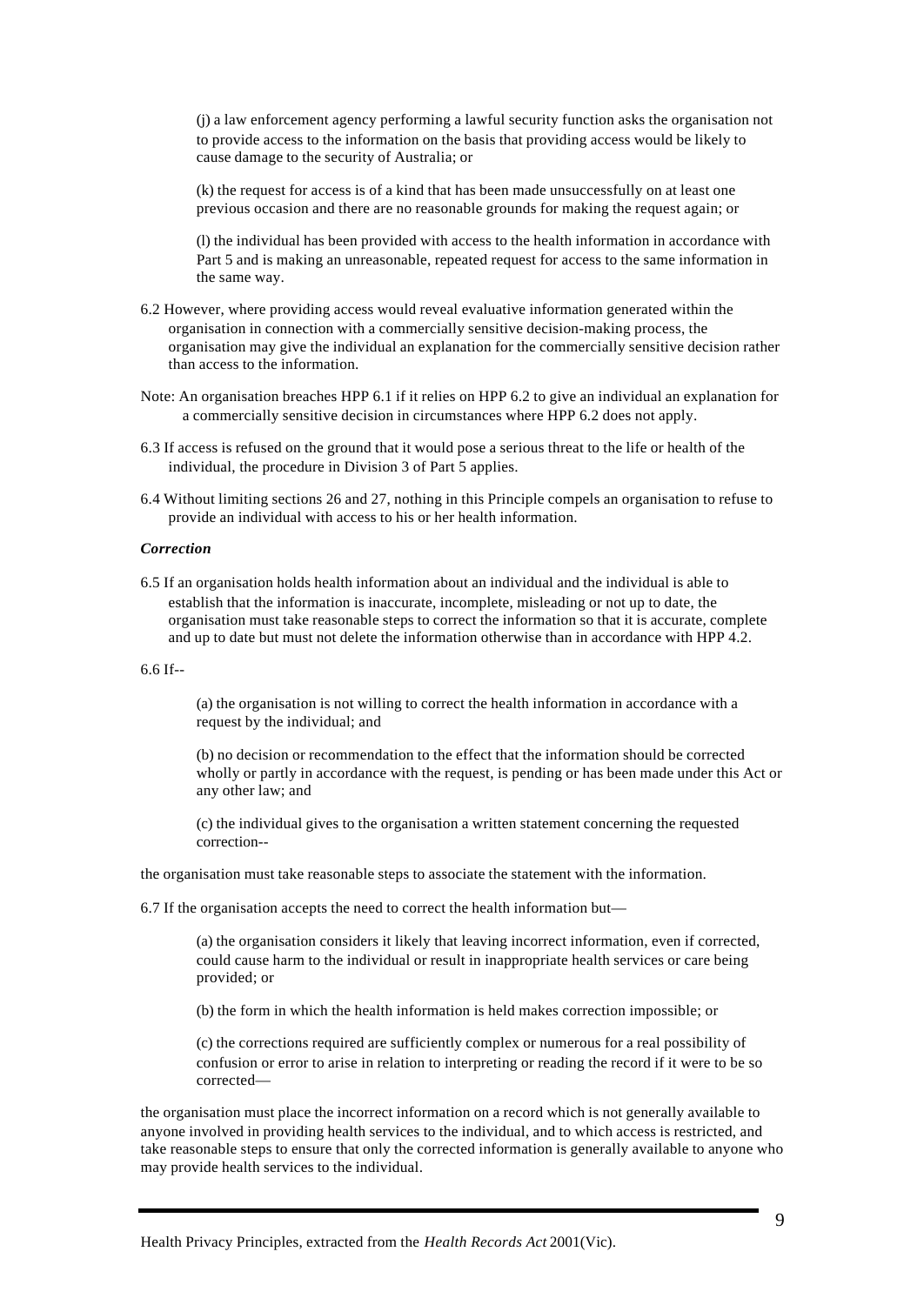6.8 If an organisation corrects health information about an individual, it must--

(a) if practicable, record with the correction the name of the person who made the correction and the date on which the correction is made; and

(b) take reasonable steps to notify any health service providers to whom the organisation disclosed the health information before its correction and who may reasonably be expected to rely on that information in the future.

6.9 If an individual requests an organisation to correct health information about the individual, the organisation must take reasonable steps to notify the individual of a decision on the request as soon as practicable but in any case not later than 30 days after the request is received by the organisation.

# *Written reasons*

6.10 An organisation must provide written reasons for refusal of access or a refusal to correct health information.

## **7. Principle 7--Identifiers**

- 7.1 An organisation may only assign identifiers to individuals if the assignment of identifiers is reasonably necessary to enable the organisation to carry out any of its functions efficiently.
- 7.2 Subject to HPP 7.4, a private sector organisation may only adopt as its own identifier of an individual an identifier of an individual that has been assigned by a public sector organisation (or by an agent of, or contractor to, a public sector organisation acting in its capacity as agent or contractor) if--

(a) the individual has consented to the adoption of the same identifier; or

- (b) the use or disclosure of the identifier is required or authorised by or under law.
- 7.3 Subject to HPP 7.4, a private sector organisation may only use or disclose an identifier assigned to an individual by a public sector organisation (or by an agent of, or contractor to, a public sector organisation acting in its capacity as agent or contractor) if--

(a) the use or disclosure is required for the purpose for which it was assigned or for a secondary purpose referred to in one or more of paragraphs (c) to (l) of HPP 2.2; or

(b) the individual has consented to the use or disclosure; or

(c) the disclosure is to the public sector organisation which assigned the identifier to enable the public sector organisation to identify the individual for its own purposes.

7.4 If the use or disclosure of an identifier assigned to an individual by a public sector organisation is necessary for a private sector organisation to fulfil its obligations to, or requirements of, the public sector organisation, a private sector organisation may either--

(a) adopt as its own identifier of an individual an identifier of the individual that has been assigned by the public sector organisation; or

(b) use or disclose an identifier of the individual that has been assigned by the public sector organisation.

# **8. Principle 8--Anonymity**

8.1 Wherever it is lawful and practicable, individuals must have the option of not identifying themselves when entering transactions with an organisation.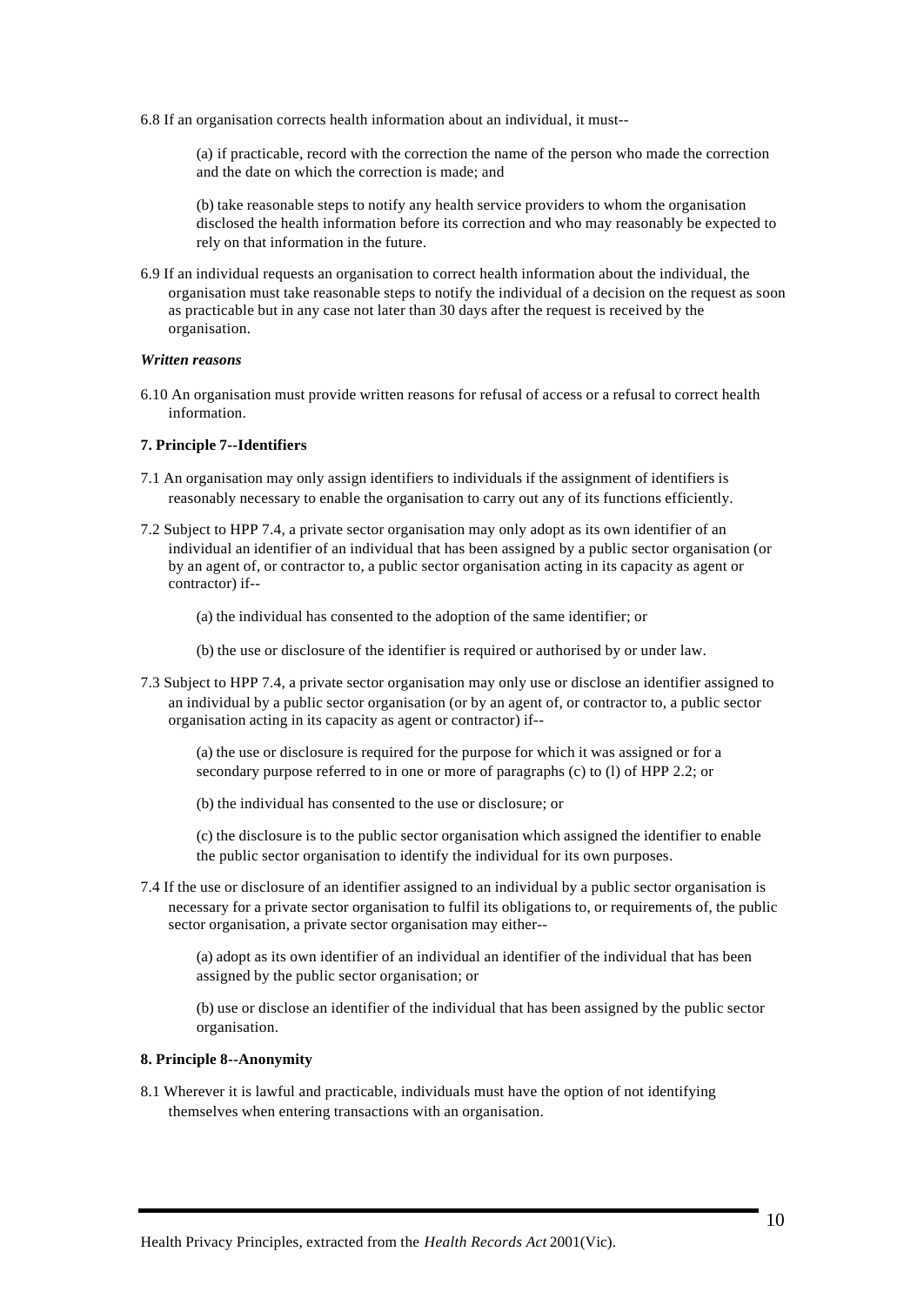#### **9. Principle 9--Transborder Data Flows**

 9.1 An organisation may transfer health information about an individual to someone (other than the organisation or the individual) who is outside Victoria only if--

(a) the organisation reasonably believes that the recipient of the information is subject to a law, binding scheme or contract which effectively upholds principles for fair handling of the information that are substantially similar to the Health Privacy Principles; or

(b) the individual consents to the transfer; or

(c) the transfer is necessary for the performance of a contract between the individual and the organisation, or for the implementation of pre-contractual measures taken in response to the individual's request; or

(d) the transfer is necessary for the conclusion or performance of a contract concluded in the interest of the individual between the organisation and a third party; or

(e) all of the following apply--

(i) the transfer is for the benefit of the individual;

(ii) it is impracticable to obtain the consent of the individual to that transfer;

(iii) if it were practicable to obtain that consent, the individual would be likely to give it; or

(f) the organisation has taken reasonable steps to ensure that the information which it has transferred will not be held, used or disclosed by the recipient of the information inconsistently with the Health Privacy Principles; or

(g) the transfer is authorised or required by any other law.

#### **10. Principle 10--Transfer or closure of the practice of a health service provider**

10.1 This Principle applies if the practice or business of a health service provider (**"the provider"**) is to be--

(a) sold or otherwise transferred and the provider will not be providing health services in the new practice or business; or

(b) closed down.

10.2 The provider or, if the provider is deceased, the legal representatives of the provider, must--

(a) publish a notice in a newspaper circulating in the locality of the practice or business stating--

(i) that the practice or business has been, or is about to be, sold, transferred or closed down, as the case may be; and

(ii) the manner in which the provider proposes to deal with the health information held by the practice or business about individuals who have received health services from the provider, including whether the provider proposes to retain the information or make it available for transfer to those individuals or their health service providers; and

(b) take any other steps to notify individuals who have received a health service from the provider in accordance with guidelines issued or approved by the Health Services Commissioner under section 22 for the purposes of this paragraph.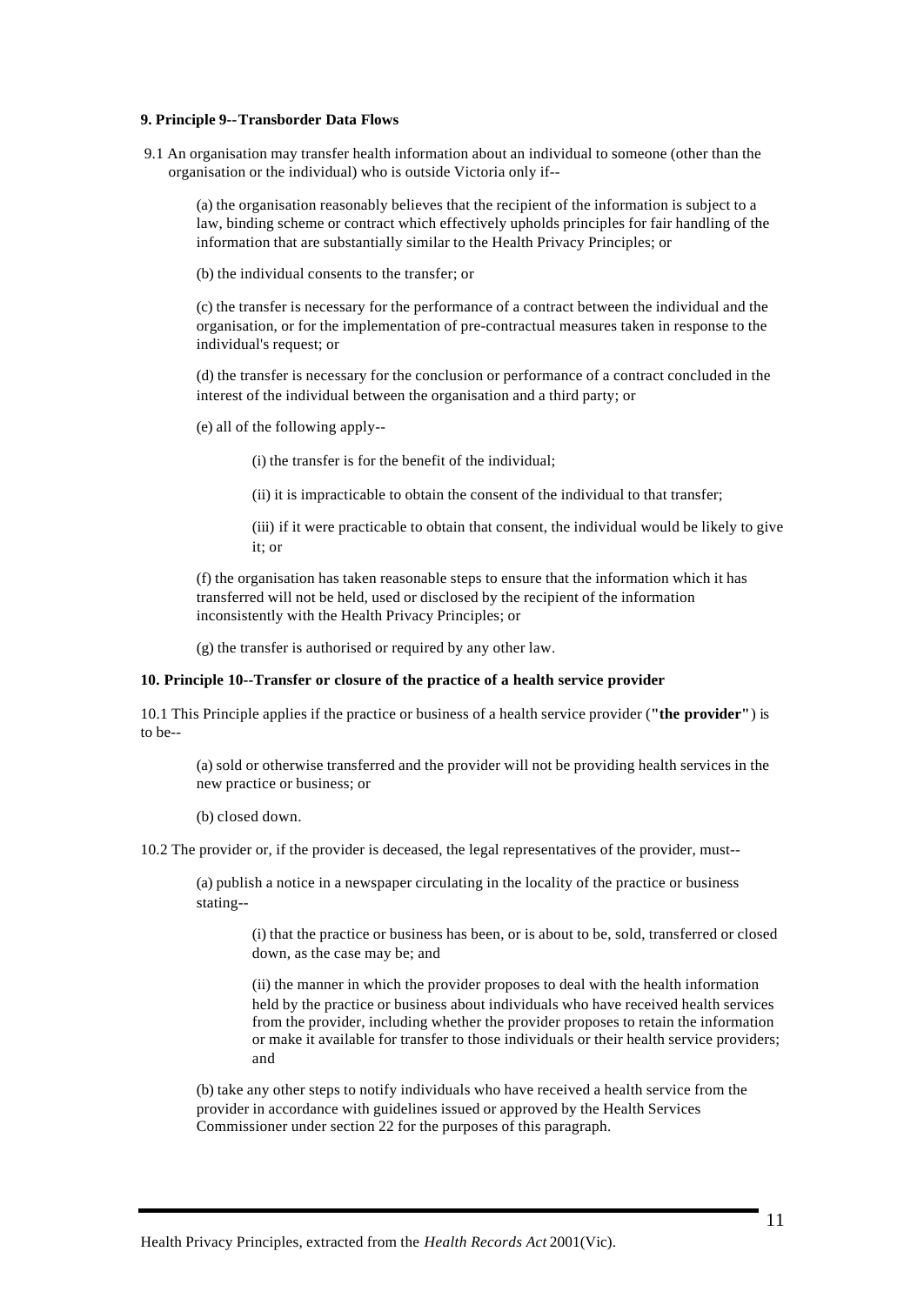10.3 Not earlier than 21 days after giving notice in accordance with HPP 10.2, the person giving the notice must, in relation to health information about an individual held by, or on behalf of, the practice or business, elect to retain that information or transfer it to--

(a) the health service provider, if any, who takes over the practice or business; or

(b) the individual or a health service provider nominated by him or her.

- 10.4 A person who elects to retain health information must continue to hold it or transfer it to a competent organisation for safe storage in Victoria, until the time, if any, when the health information is destroyed in accordance with HPP 4.
- 10.5 Subject to HPP 10.2, a person must comply with the requirements of this Principle as soon as practicable.
- 10.6 Despite any other provision of the Health Privacy Principles, a person who transfers health information in accordance with this Principle does not, by so doing, contravene the Health Privacy Principles.

10.7 If—

(a) an individual, in response to a notice published under HPP 10.2, requests that health information be transferred to him or her or to a health service provider nominated by him or her; and

(b) the person who published the notice elects to retain the health information-

the request must be taken to be--

(c) in the case of a request that the health information be transferred to him or her, a request for access to that health information in accordance with Part 5 or HPP 6; and

(d) in the case of a request that the health information be transferred to a health service provider nominated by him or her, a request for the transfer of that health information in accordance with HPP 11--

and it must be dealt with in accordance with this Act.

10.8 This Principle operates subject to any other law, including the **Public Records Act 1973**.

10.9 For the purposes of HPP 10.1(a), a business or practice of a provider is transferred if--

(a) it is amalgamated with another organisation; and

(b) the successor organisation which is the result of the amalgamation is a private sector organisation.

# **11. Principle 11--Making information available to another health service provider**

11.1 If an individual--

(a) requests a health service provider to make health information relating to the individual held by the provider available to another health service provider; or

(b) authorises another health service provider to request a health service provider to make health information relating to the individual held by that provider available to the requesting health service provider--

a health service provider to whom the request is made and who holds health information about the individual must, on payment of a fee not exceeding the prescribed maximum fee and subject to the regulations, provide a copy or written summary of that health information to that other health service provider.